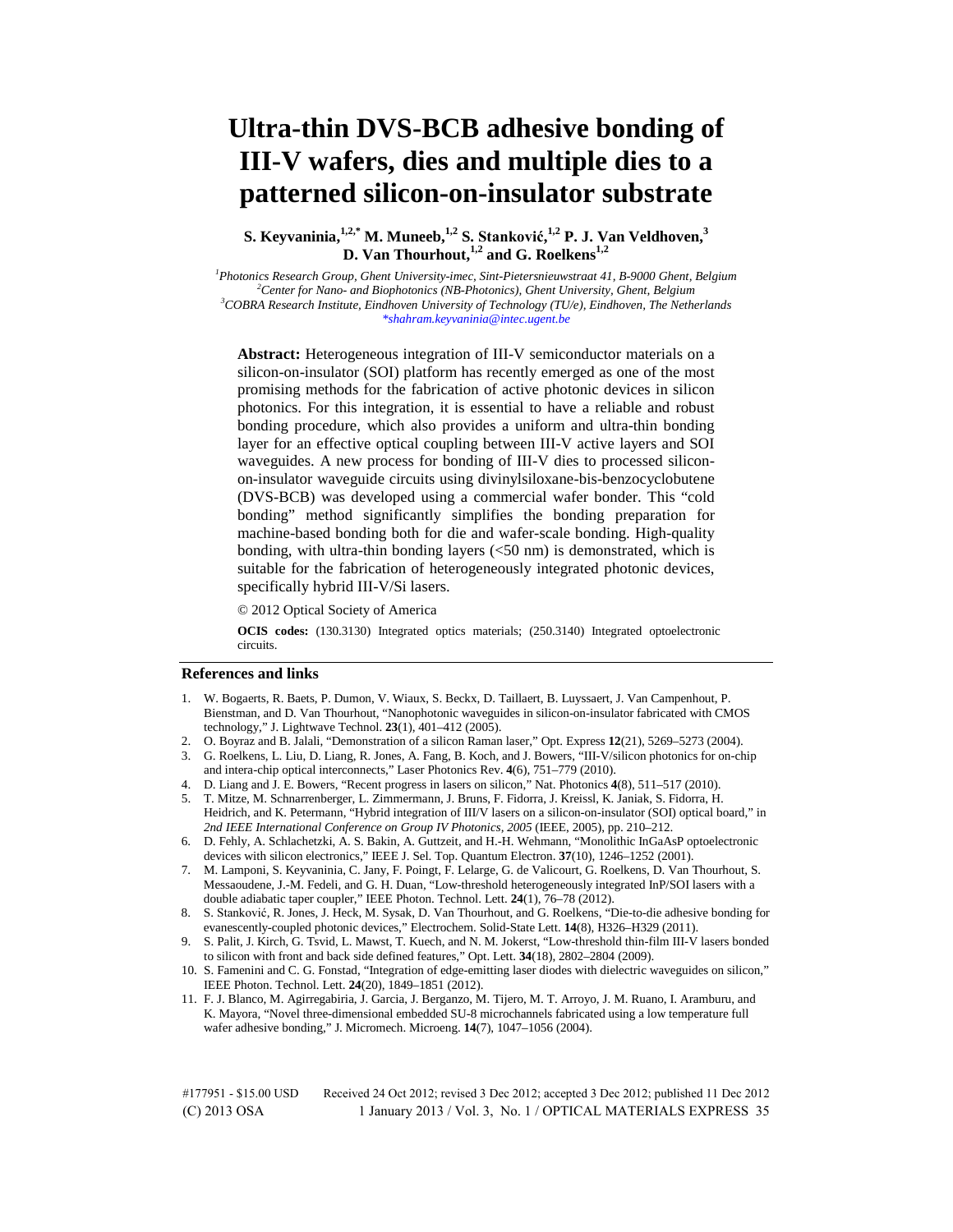- 12. H. C. Lin, K. L. Chang, G. W. Pickrell, K. C. Hsieh, and K. Y. Cheng, "Low temperature wafer bonding by spin on glass," J. Vac. Sci. Technol. B **20**(2), 752–754 (2002).
- 13. F. Niklaus, P. Enoksson, E. Kalvesten, and G. Stemme, "Low-temperature full wafer adhesive bonding," J. Micromech. Microeng. **11**(2), 100–107 (2001).
- 14. D.-H. Choi, C.-H. Yeo, J.-T. Kim, C.-W. Ok, J.-S. Kim, Y. Kwon, and Y.-H. Im, "Study on bisbenzocyclobutene bonding for the development of a si-based miniaturized reformer of fuel cell systems," J. Micromech. Microeng. **19**(7), 075013 (2009).
- 15. F. Niklaus, G. Stemme, J.-Q. Lu, and R. J. Gutmann, "Adhesive wafer bonding," J. Appl. Phys. **99**(3), 031101 (2006).
- 16. S. Keyvaninia, M. Muneeb, S. Stankovic, G. Roelkens, D. Van Thourhout, and J.-M. Fedeli, "Multiple die-towafer adhesive bonding for heterogeneous integration," in *16th European Conference on Integrated Optics* (2012), paper 186.
- 17. S. Stanković, R. Jones, M. Sysak, J. Heck, G. Roelkens, and D. Van Thourhout, "1310nm Hybrid III-V/Si Fabry-Perot Laser Based on Adhesive Bonding," IEEE Photon. Technol. Lett. **23**(23), 1781–1783 (2011).
- 18. S. Keyvaninia, G. Roelkens, and D. Van Thourhout, "Engineering the heterogeneously integrated III-V/SOI tunable laser," in *Proceedings of 2009Annual Symposium of the IEEE Photonics Benelux Chapte r*(ASP— Academic & Scientific, 2009), pp. 141–144.
- 19. S. Keyvaninia, S. Verstuyft, F. Lelarge, G. H. Duan, S. Messaoudene, J. M. Fedeli, T. De Vries, B. Smalbrugge, J. Bolk, M. Smit, D. Van Thourhout, and G. Roelkens, "Heterogeneously integrated III-V/Si multi-wavelength laser based on a ring resonator array multiplexer," in *Asia Communications and Photonics Conference*, OSA Technical Digest (Optical Society of America, 2012), paper PAF4A.3.
- 20. D. Van Thourhout, S. Keyvaninia, G. Roelkens, M. Lamponi, F. Lelarge, J. M. Fedeli, S. Messaoudene, and G. H. Duan, "Optimization of taper structures for III-V silicon lasers," in *2012 International Conference on Solid State Devices and Materials* (2012), pp. 524–525.
- 21. P. De Heyn, S. Verstuyft, S. Keyvaninia, A. Trita, and D. Van Thourhout, "Tunable 4-channel ultra-dense WDM demultiplexer with III-V photodiodes integrated on silicon-on-insulator," in *Asia Communications and Photonics Conference*, OSA Technical Digest (Optical Society of America, 2012), paper ATh2B.1.
- 22. "Processing procedures for CYCLOTENE 3000 series dry etch resins,"
- http://www.dow.com/cyclotene/prod/302235.htm.
- 23. J. Pello, P. Saboya, S. Keyvaninia, J. J. G. M. van der Tol, G. Roelkens, H. P. M. M. Ambrosius, and M. K. Smit, "Post-bonding fabrication of photonic devices in an Indium phosphide membrane bonded on glass," in *Proceedings of the 16th Annual symposium of the IEEE Photonics Benelux Chapter* (2011), pp. 213–216.
- 24. J. Pello, J. van der Tol, S. Keyvaninia, R. van Veldhoven, H. Ambrosius, G. Roelkens, and M. Smit, "Highefficiency ultrasmall polarization converter in InP membrane," Opt. Lett. **37**(17), 3711–3713 (2012).

#### **1. Introduction**

SOI is an emerging platform for photonic integrated circuits; it offers the potential of realizing low-cost and compact optical circuits. Moreover, standard complementary metal oxide semiconductor (CMOS) processing infrastructure can be used to process these optical components [1]. This allows high-yield fabrication and a reduction of the component cost through economies of scale. However, the fabrication of efficient light sources in silicon photonics is challenging due to silicon's indirect bandgap. Because of this indirect bandgap, the probability for an excited electron-hole pair to recombine and emit a photon is strongly reduced as a result of the much higher non-radiative recombination rate. Advances are being made to achieve light emission from silicon, either by modifying the silicon on a nanoscale or by exploiting its nonlinear optical properties [2]. However, those devices are not good enough for use in high-performance sensing and communication systems. In order to create photonic integrated circuits comprising both opto-electronic and passive optical components, the heterogeneous integration of passive silicon-on-insulator waveguide circuits and active InP/InGaAsP components has been proposed [3,4], for applications in the telecommunication wavelength range.

There are three main routes to the integration of III-V material on top of SOI, namely flipchip integration [5], hetero-epitaxial growth [6], and bonding technology [3,4,7,8]. In the first approach, individual laser diode dies are flip-chipped on and coupled to an SOI waveguide circuit. While flip-chip integration is the most rugged technology, individual dies need to be aligned with sub-micrometer precision and placed on the surface. Also, the integration density is limited by the pitch and size of the solder bumps. Recently, edge-emitting laser diodes coupled to waveguide circuits were demonstrated using pick and place assembly to position them on the substrate [9,10]. Hetero-epitaxial growth of InP/InGaAsP, the material system of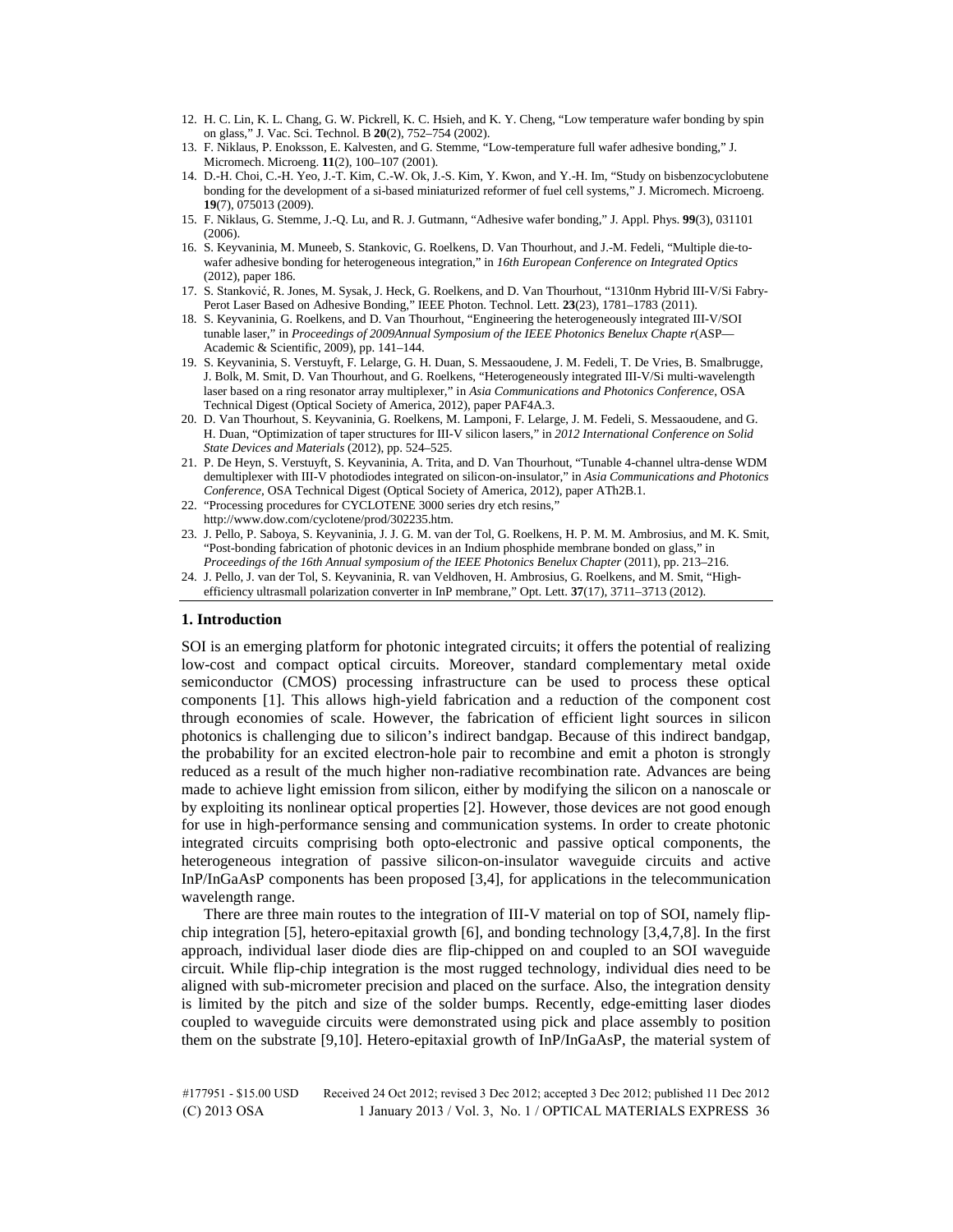interest for telecommunication wavelength applications, is hampered by the large lattice mismatch of 8% between the III-V material and the silicon host substrate. Semiconductor wafer bonding on the other hand allows the integration of high-quality III-V epitaxial layers on top of the silicon platform by transferring the III-V layer stack from its original growth substrate to the SOI wafer. Full wafer bonding, multiple die-to-wafer bonding or single die bonding can be envisaged, depending on the application. In all cases, an unprocessed III-V semiconductor epitaxial layer stack is transferred, which reduces the time required to complete the integration process compared to a flip-chip process, as no stringent alignment accuracy is needed, because of the absence of structures on the III-V dies or wafers. After removal of the growth substrate, the optoelectronic components can be fabricated in the bonded epitaxial layer.

While there are various methods to transfer an InP/InGaAsP epitaxial layer structure onto an SOI waveguide wafer (molecular bonding, adhesive bonding, anodic bonding, metallic bonding), adhesive bonding offers some significant advantages over the other bonding methods. The relaxed requirements on surface cleanliness, contamination and surface roughness combined with the planarizing action of the adhesive spin coating process, offer a significant reduction in surface preparation. Moreover, the integration process is a lowtemperature process, reducing the stress in the bonded stack due to the difference in thermal expansion coefficients between silicon and III-V semiconductor.

Both thermoplastic polymers, like SU-8 [11] and thermosetting polymers, such as spin-on glass [12], polyimide and DVS-BCB (divinylsiloxane-bis-benzocyclobutene), are used as adhesives [13]. DVS-BCB is a good candidate for hybrid bonding because of its excellent physical properties such as low dielectric constant, low moisture absorption, low curing temperature, high degree of planarization, low level of ionic contaminants, high optical clarity, good thermal stability, excellent chemical resistance, and good compatibility with various metallization systems [13,14]. Early work by Frank Niklaus investigated the influence of different bonding parameters on void formation in low-temperature full-wafer adhesive bonding using DVS-BCB as the intermediate bonding material, both on unpatterned and patterned substrates, using micrometer thick bonding layers [15]. Subsequently, die-to-wafer and die-to-die bonding based on both manual and machine-based DVS-BCB bonding were reported by our group [8,16]. The major challenge in the bonding process is the fact that deep submicrometer layer thicknesses are required to achieve optical coupling from the top active III-V layer into the bottom SOI waveguides. This optical coupling can be achieved in various ways, including the use of hybrid modes [8,17] and the use of a double taper structure, using taper-based mode transformers both in the III-V and silicon waveguides [7,18–20]. Both approaches can be made tolerant to bonding layer thickness variations on the order of tens of nanometer.

In this paper, we describe a new adhesive wafer bonding process scheme that involves partial curing of the DVS-BCB prior to bonding and attaching the III-V substrate at room temperature prior to curing in a vacuum atmosphere. This "cold bonding" method significantly simplifies the bonding preparation for machine-based bonding, both for die and wafer-scale bonding. This approach shows high yield for ultra-thin bonding thicknesses below 50 nm, as well as a good uniformity of the DVS-BCB layer thickness after wafer bonding over the full wafer area. This process was applied to achieve ultra-thin DVS-BCB bonding layers for the fabrication of several photonic devices, such as III-V/SOI lasers [7,18–21].

# **2. DVS-BCB wafer bonding processes**

The bonding process was developed for a wafer level epitaxial layer transfer; however, as will be shown later, it can also be applied to a multiple die-to-wafer bonding and a single-die bonding. A Suss MicroTec ELAN CB6L wafer bonder was used for bonding experiments. Commercial DVS-BCB solutions are limited in available spin-coated layer thicknesses down to 1μm (for Cyclotene® 3022-35 from Dow Chemical) [22]. Since this work deals with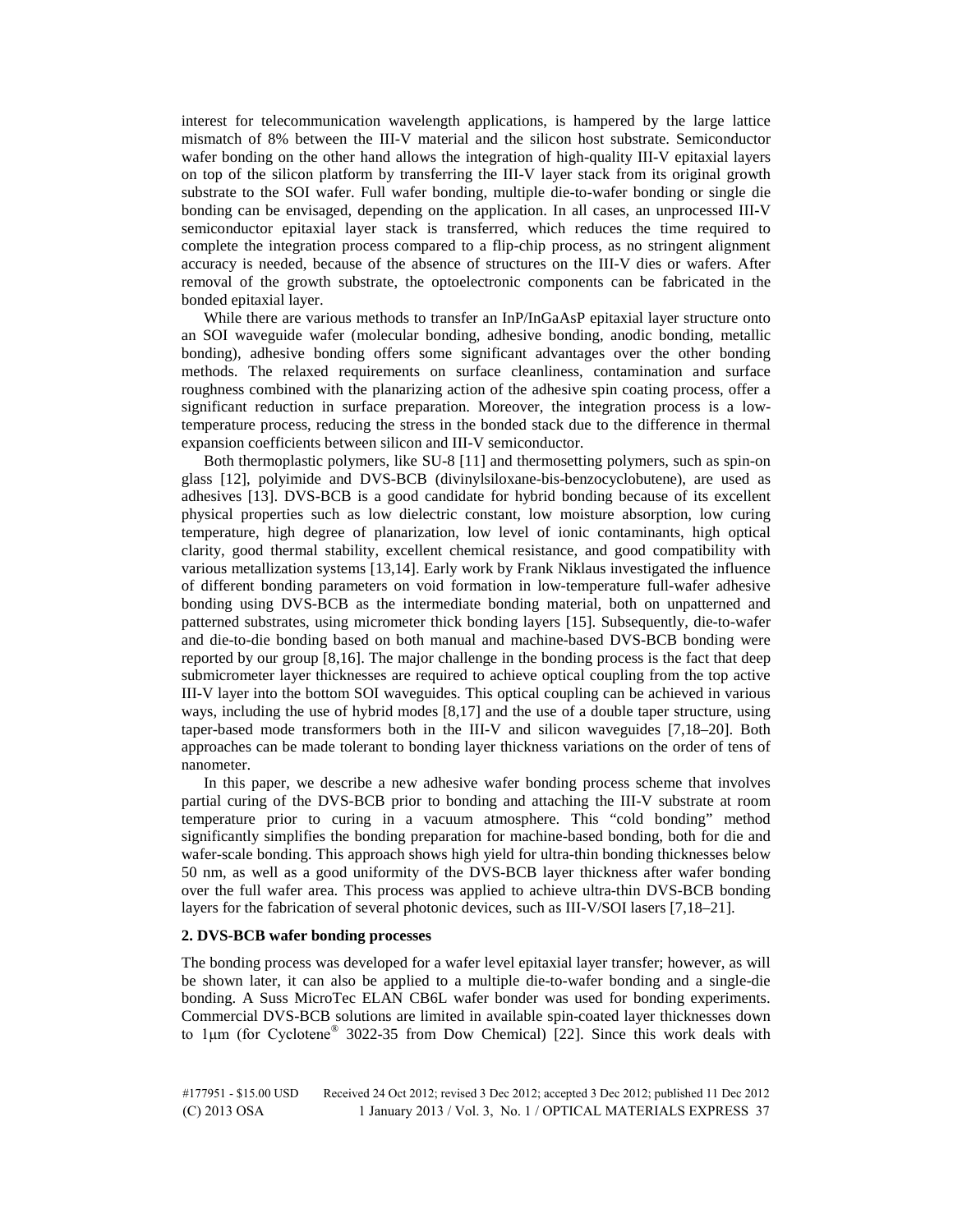bonding layer thicknesses that are an order of magnitude smaller, mesitylene is added to Cyclotene 3022-35 to reduce the spin-coated layer thickness substantially.

The processing procedure is schematically illustrated in Fig. 1. The bonding process starts with the cleaning of the SOI substrate and the III-V dies. The SOI cleaning is performed by immersing the substrate for 15 minutes into a Standard Clean 1 (SC-1) solution, comprising aqueous ammonia (NH<sub>4</sub>OH), hydrogen peroxide  $(H_2O_2)$  and deionized (DI) water in volume ratios of 1:1:5, respectively, which is heated to 70 °C. After this, the DVS-BCB:mesitylene solution is spin-coated onto the SOI substrate. The SOI substrate is then baked for 10 min at 150 °C, to let mesitylene evaporate, after which the substrate is slowly cooled down to room temperature. Finally, the SOI is mounted on a carrier wafer made of Pyrex glass (1200 um thick, 100 mm diameter). Meanwhile, prior to bonding, an InP/InGaAs sacrificial layer pair on the III-V wafer/die is removed by selective wet etching using HCl:H<sub>2</sub>O and H<sub>2</sub>SO<sub>4</sub>:H<sub>2</sub>O<sub>2</sub>:H<sub>2</sub>O solutions, in volume ratios of 4:1 and 1:1:18 respectively. This procedure removes particles and contaminants from the III-V die surface. The III-V die is then rinsed with DI water, dried and mounted on the SOI die. Since, in the presented method, the dies are contacted at room temperature, individual dies can easily be pick-and-placed onto the silicon target wafer. They can be aligned manually with an accuracy of 500µm without any extra tools or can be placed more accurately using a flip-chip machine. After that, the SOI substrate on its carrier wafer is mounted on the transport fixture and is loaded into the processing chamber of the wafer bonding tool. The chamber is pumped-down (target pressure  $10^{-3}$  mbar) and heated to 150°C with a ramp of 15 °C/min for 10 min, while applying pressure on the III-V/SOI stack. The actual bonding pressure (the applied force per area of the III-V die) is kept in the range of 200 to 400 kPa. After keeping the pressure on the dies for 10 min at 150  $^{\circ}$ C, the temperature is increased up to 280 °C, with a ramp of 1.5 °C/min. Upon reaching 280 °C, the dies are kept at this temperature for 60 min in a nitrogen atmosphere. After the curing, the bonded samples are cooled down (at 6-10  $\degree$ C/min) and unloaded from the processing chamber. The InP substrate of the III-V die is then removed by a selective wet etching using HCl, leaving a thin III-V film with the functional layers bonded to the SOI die, ready for further processing. An alternative method has been reported earlier by our group [8], in which adhesive die-to-wafer bonding was demonstrated in a commercial wafer bonder. In this method spacers are used to keep the die and substrate separate prior to loading the stack in the bonding tool. In this new method no carrier is required to load the top wafer/die into the machine and no vacuum or heating is required prior to contacting the wafers in the bonding chamber. This makes the process more



Fig. 1. Developed bonding process, referred to as "cold bonding".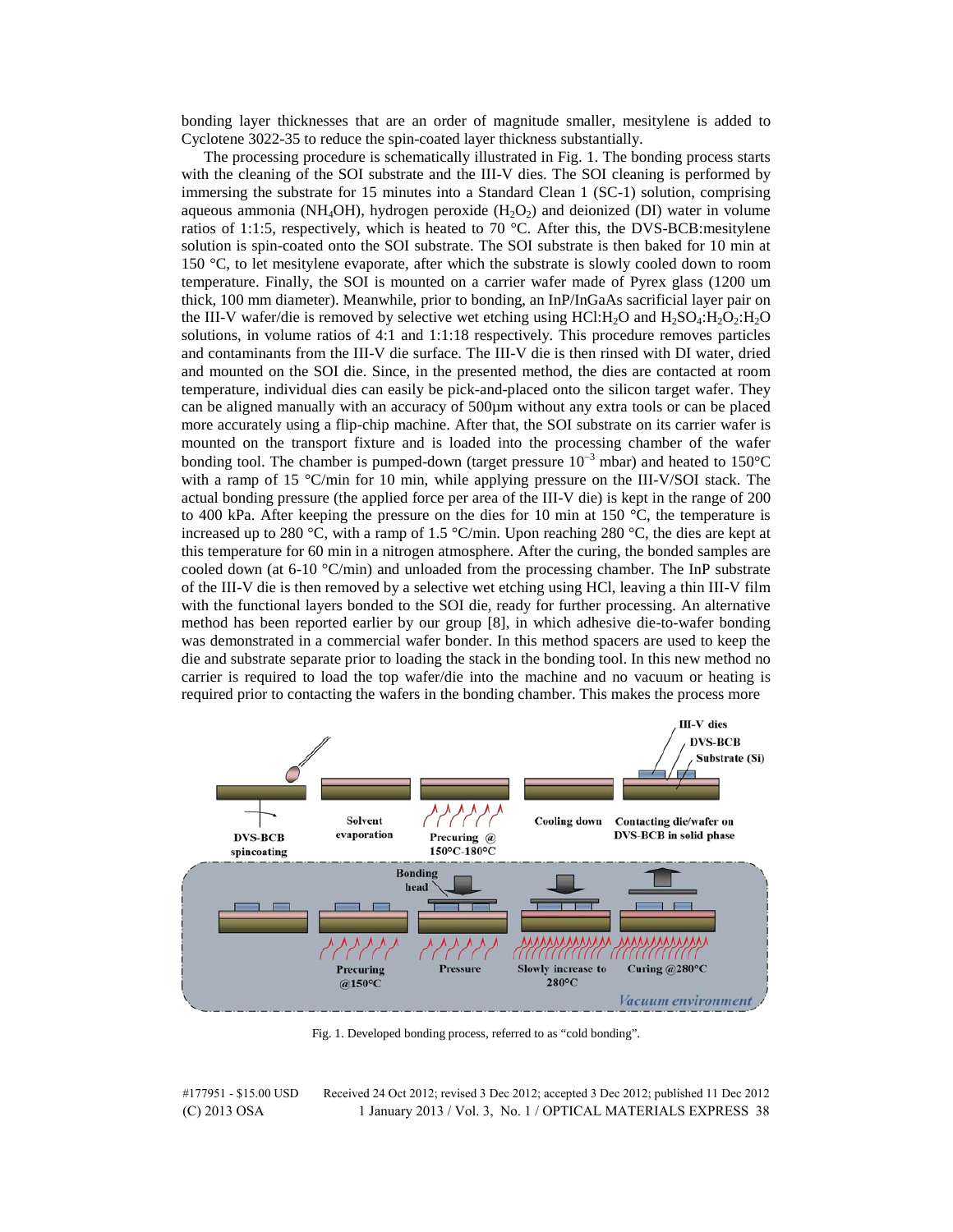straightforward. Moreover, with the previous recipe, it was not possible to perform multiple die-to-wafer bonding for dies with different thickness. Using this new method, we demonstrate that multiple-die bonding with different die thickness is feasible.

## **3. Bonding experiments**

Several bonding experiments were performed to evaluate the bonding quality and the DVS-BCB thickness uniformity after wafer bonding. The experimental results are discussed in the following sections. Wafer-to-wafer, die-to-wafer and multiple die-to-wafer bonding are reported.

# *3.1. Wafer-to-wafer bonding*

The bonding quality was first assessed by bonding 2 inch InP wafers to 4 inch Pyrex glass wafers (with a thermal expansion coefficient similar to that of silicon). In this way, the bonding interface can be inspected through the Pyrex substrate using a standard microscope with a polarization filter. The InP wafer was etched away after bonding using a selective wet etching solution (HCl) to measure the thickness and uniformity of the DVS-BCB bonding layer. The results of 5 wafer bonding experiments are summarized in Table 1, showing a good uniformity over the wafer (the bonding layer thickness was measured in 18 points all over the wafer area using a profilometer) and a good reproducibility of the nominal bonding layer thickness, even when there is a variation in applied pressure. A DVS-BCB:mesitylene dilution of 1:8  $(v/v)$  was used in the experiment; spin coated at 3000 rpm, this results in a 35 nm DVS-BCB bonding layer thickness. Even with such thin bonding layers, the bonded area is above 99%. The non-bonded parts are due to the presence of particles at the bonding interface. This is related to the fact that bulk InP wafers were used without a sacrificial InP/InGaAs layer pair to remove particle contamination from the surface.

#### **Table 1. Statistical data of measured DVS-BCB thickness for five different full wafers bonded on a Pyrex glass wafer***<sup>a</sup>*

| <b>Sample</b> | t min<br>(nm) | t max<br>(nm) | t_avg<br>(nm) | <b>STD</b> | NU<br>(%) | <b>Bonded</b><br>area $(\% )$ | <b>Pressure</b><br>(KPa) |
|---------------|---------------|---------------|---------------|------------|-----------|-------------------------------|--------------------------|
|               | 31            | 39            | 35.3          | 1.92       |           | 99.5                          | 350                      |
| $\mathbf{2}$  | 31            | 39            | 36.3          | 2.2        |           | 99.5                          | 350                      |
| 3             | 33            | 45            | 36.5          | 2.95       | 16        | 99                            | 350                      |
| 4             | 31            | 39            | 35            | 2.82       | 11.4      | 100                           | 370                      |
| 5             | 31            | 41            | 35.2          | 2.43       | 14.2      | 99                            | 370                      |

*a* STD: standard deviation, NU: non-uniformity.

Additional bonding experiments were carried out, transferring a 300 nm thick InP membrane to a Pyrex handle wafer, to a silicon wafer with a 1.5  $\mu$ m-thick layer of SiO<sub>y</sub> on top and to a silicon-on-insulator wafer with a 220 nm high silicon pattern. For this we used InPsubstrates with a 300 nm InP layer grown onto a 300 nm InGaAs etch stop layer, provided by III-V lab, France. The resulting InP membrane after transfer can be used as an optical waveguide layer for ultra-compact III-V membrane photonic integrated circuits [23,24]. A nice and uniform 2 inch diameter film appeared after removing the substrate (Figs. 2(a)-2(c)). To measure the DVS-BCB thickness and uniformity, 4 cross-sections were made through the bonded stack 2 cm away from each other, using a focused ion beam (FIB) tool, and inspected using scanning electron microscopy (SEM). A uniform DVS-BCB thickness for different points distributed over the bonded surface is obtained, with an average bonding layer thickness of 29 nm, varying by  $\pm 3$  nm over the cross-sections.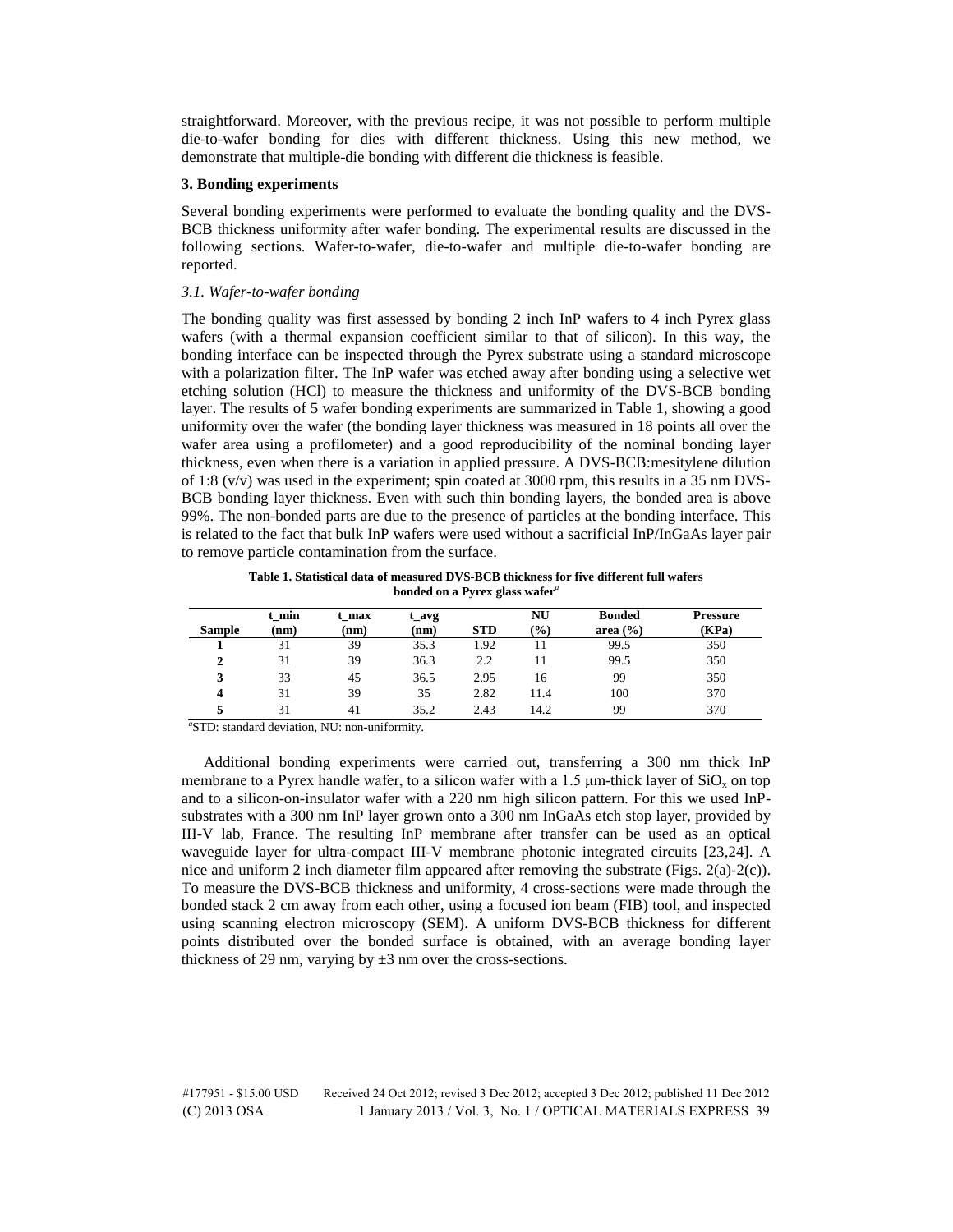

Fig. 2. A full wafer 300 nm InP membrane bonded on a Pyrex glass wafer (a), a 100 mm silicon wafer (b) and a patterned SOI wafer (c) after substrate removal.

**Table 2. Statistical data of measured DVS-BCB thickness for five different quarter wafers bonded on a Pyrex glass wafer***<sup>a</sup>*

| <b>Sample</b>           | t min<br>(nm) | t max<br>(nm) | t_avg<br>(nm) |            | NU<br>(%) | <b>Bonded</b><br>area $(\% )$ | <b>Pressure</b><br>(KPa) |
|-------------------------|---------------|---------------|---------------|------------|-----------|-------------------------------|--------------------------|
|                         |               |               |               | <b>STD</b> |           |                               |                          |
|                         | 41.7          | 49.9          | 47            | 3.8        | 14        | 99                            | 300                      |
| $\overline{\mathbf{2}}$ | 45            | 50.7          | 48            | 3.9        | 13        | 99                            | 300                      |
| 3                       | 43            | 54.1          | 47            | 2.6        | 10        | 100                           | 300                      |
| 4                       | 45            | 51.2          | 46            | 3.1        |           | 99.5                          | 300                      |
|                         | 45            | 47.7          | 43            | 2.3        |           | 100                           | 300                      |

*a* STD: standard deviation, NU: non-uniformity.

For cost-effective utilization of the expensive III-V semiconductor material, often a fullwafer bonding is not the preferred approach. Therefore, in the subsequent sections we will elaborate on quarter-wafer bonding, multiple die-to-wafer bonding and single die-to-wafer bonding. We will start off with the results obtained on Pyrex glass wafers, after which the application of the developed process to bond onto patterned and planarized SOI waveguide circuit wafers is demonstrated.

# *3.2. Quarter-to-wafer bonding*

To show the reliability of the presented method even for a quarter wafer bonding, 5 bonding experiments were performed by bonding a quarter of an InP wafer to a Pyrex glass wafer. A similar analysis of the bonding quality and thickness uniformity was performed, which is summarized in Table 2. These results illustrate that the uniformity and reproducibility of the process is similar to that of the full wafer bonding. The bonding interface is shown in Fig. 3(a), showing a large bonded surface yield. The interference fringes at the rounded edge of the quarter wafer are due to the tapering of the InP wafer near its edges.

While the bonding recipe was originally developed for ultra-thin DVS-BCB bonding layers, some applications require thicker bonding layers, i.e. several hundreds of nm to micrometers thick. In this case, after choosing the right DVS-BCB dilution, the same method was applied for bonding. To achieve a good bonding uniformity, the DVS-BCB was partially cured at 180°C prior to bonding (instead of at 150°C). Figures 3(b) and 3(c) show two bonding interfaces with partial curing at 150°C and 180°C for 15 minutes respectively. The DVS-BCB thickness in the first bonding has an average thickness of 130 nm and a variation of around 70 nm, while the second pair has average thickness of 113 nm and variation less than 10 nm, clearly illustrating the need to partially cure at higher temperatures for uniform bonding layer thicknesses. The same procedure was applied on two other quarters with less diluted DVS-BCB to achieve a bonding layer thickness around 1000 nm. The results, illustrated in Figs. 3(d)-3(e) show an average thickness around 1050 nm and variation around 250 nm for the first pair and an average thickness of 1050 nm and around 30 nm variation for the second pair. In this case, a 180°C soft-bake was applied for 15 min and 30 min for both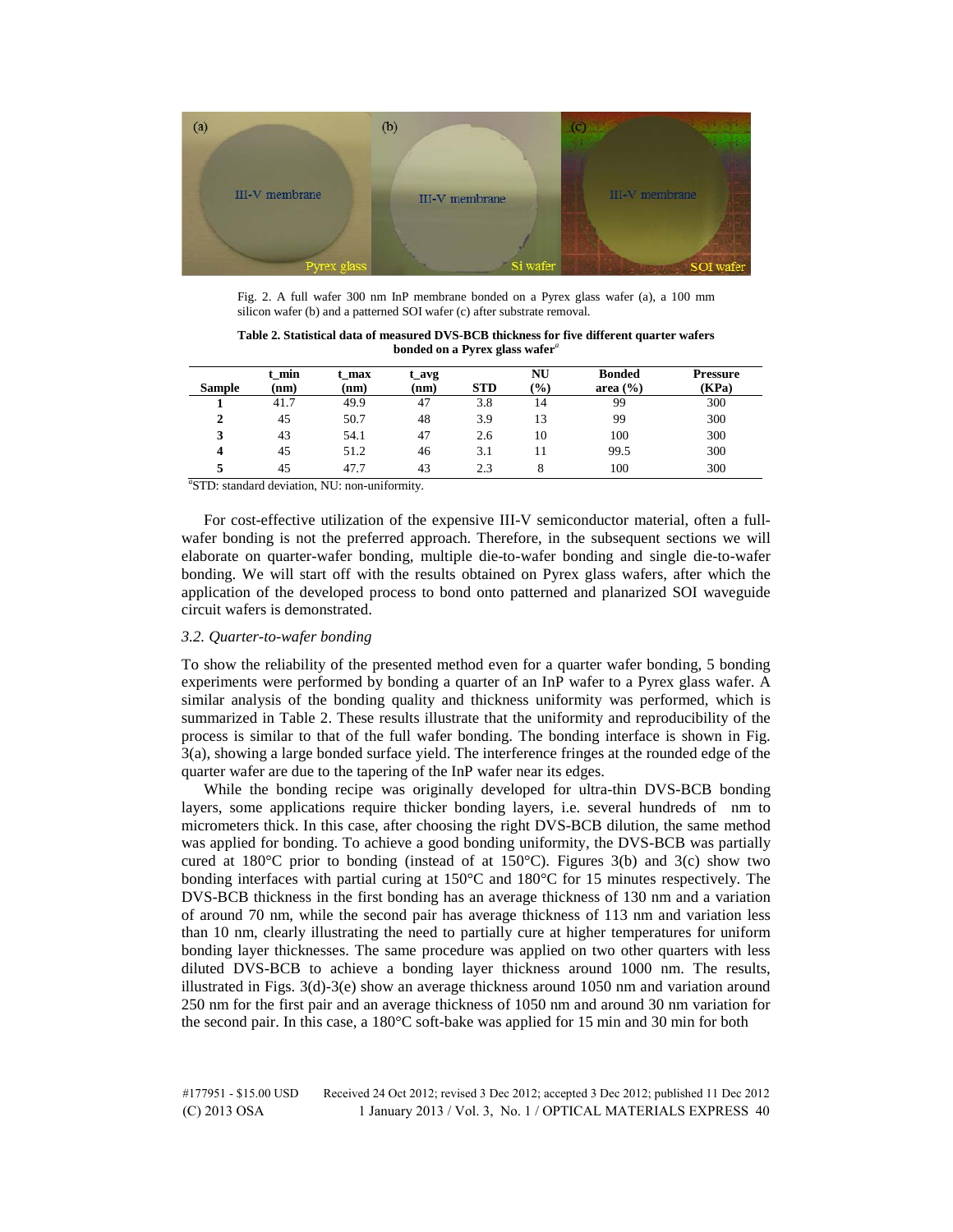

Fig. 3. (a) A quarter InP wafer bonded on a Pyrex glass wafer using a 50 nm thick DVS-BCB bonding layer thickness; (b) A quarter InP wafer DVS-BCB bonded on Pyrex glass using a 130 nm thick DVS-BCB bonding layer using partial precuring at 150°C for 15 minutes; The color fringes result from DVS-BCB thickness variations. c) A quarter InP wafer DVS-BCB bonded on Pyrex glass using a 130 nm thick DVS-BCB bonding layer by partially curing at 180°C, showing no color fringes, resulting in a uniform bonding layer thickness. (d) A quarter InP wafer bonded on a Pyrex glass wafer DVS-BCB bonded on Pyrex glass using a 1050 nm DVS-BCB bonding layer thickness. The color fringes result from DVS-BCB thickness variations by partial precuring at 180°C for 15 min. e) A quarter InP wafer bonded with partially cured DVS-BCB @180°C for 30min, without the color fringes, resulting in a uniform bonding layer thickness.

samples respectively. This illustrates again that a well-adapted pre-curing time and temperature is required to obtain a uniform bonding interface.

While the bonding process was developed on Pyrex glass wafers for ease of bonding interface assessment, III-V epitaxial layer transfer in a photonic integrated circuit context is mostly geared towards the integration of the III-V material on a SOI waveguide circuit, as discussed in the introduction, for the realization of hybrid III-V/silicon photonic integrated circuits. For this, the III-V epitaxial layer stack needs to be transferred to the silicon waveguide circuit.

Given the relatively high topography (400 nm) of the silicon waveguide circuit, the waveguide trenches were filled with oxide, in order to obtain a planarized waveguide circuit, to which the III-V layer can be transferred. The DVS-BCB was spin-coated on the III-V side, to avoid the presence of DVS-BCB on the parts of the SOI wafer not covered with III-V. The quasi-planar SOI waveguide circuits were fabricated in a CMOS pilot line in CEA-LETI on 8 inch wafers [7]. The original SOI wafer had  $100-150$  nm planarized  $SiO<sub>x</sub>$  on top of the waveguides. However, to achieve an ultra-thin separation between the III-V layer and the silicon waveguide, needed for most III-V/SOI laser structures, the  $SiO<sub>x</sub>$  was etched back using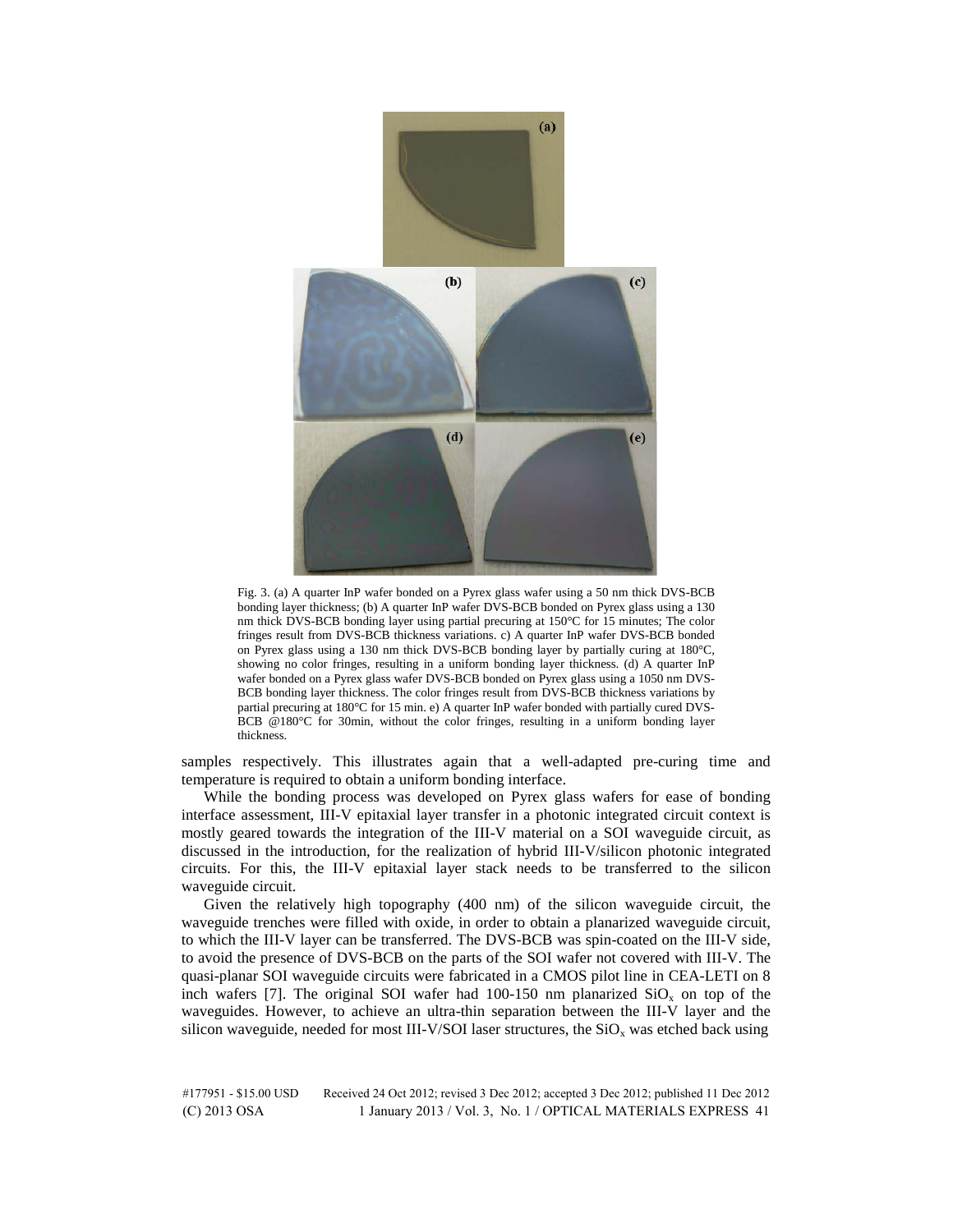

Fig. 4. Epitaxial quarter III-V wafer bonded on quasi-planarized SOI: (a) before substrate removal; (b) after substrate removal; (c) SEM image of the bonding interface.

a HF-based wet etching process on a die-scale. The results are shown in Fig. 4, showing a well transferred epitaxial layer stack, with bonding layer thicknesses, uniformity and surface yield comparable to those achieved on a Pyrex wafer. Again, the tapering of the InP wafers near the edge of the wafer compromises the bonding quality there, which cannot be avoided.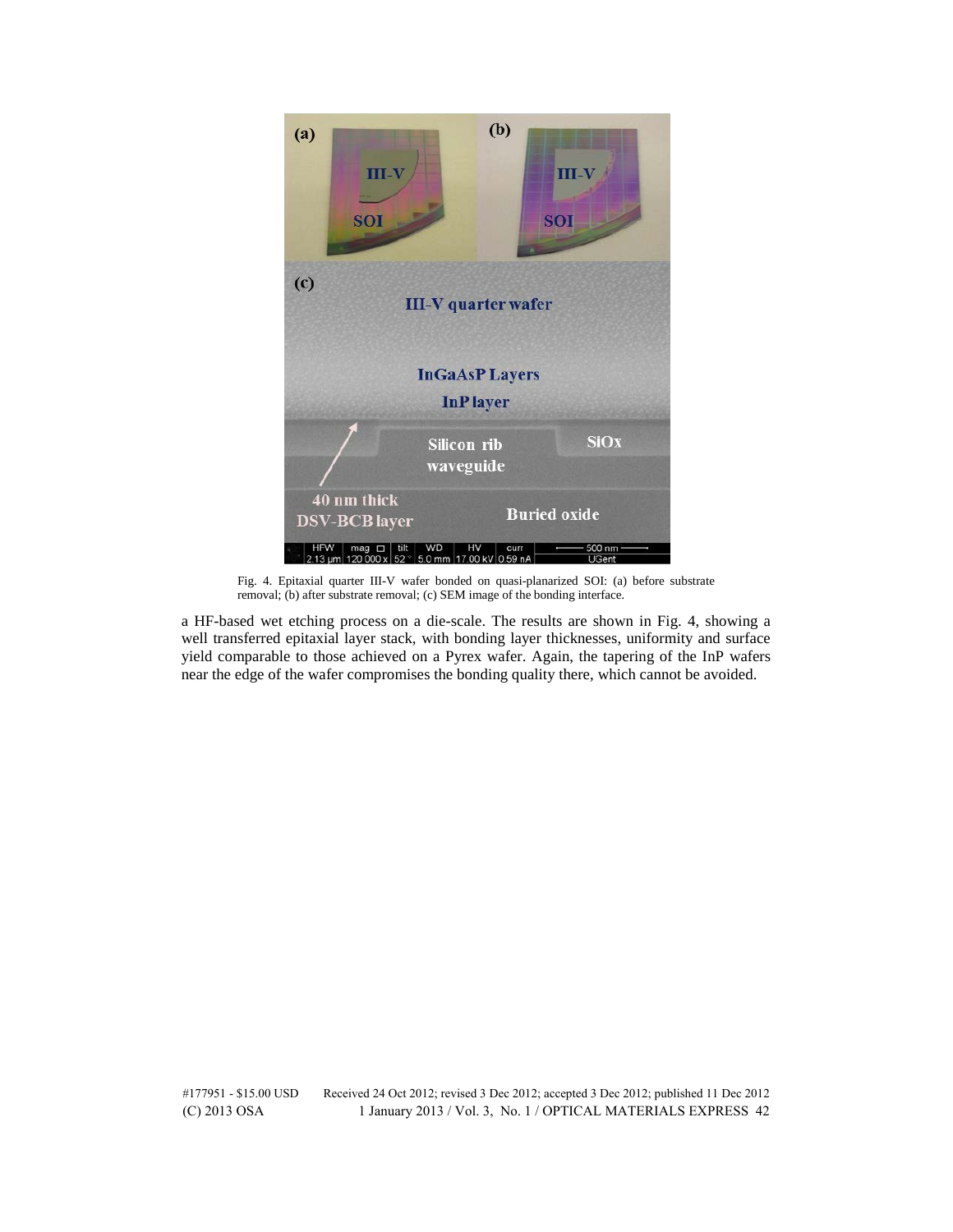

Fig. 5. (a-b) two epitaxial 0.3 cm<sup>2</sup> III-V dies bonded on a planarized SOI die before and after the substrate removal process; (c-d) four epitaxial  $0.3cm<sup>2</sup>$  III-V dies bonded on a planarized SOI die before and after the substrate removal process; (e) SEM image of the bonding interface; (f) 6 InP-membranes (with an individual die area of  $0.2 \text{ cm}^2$ ) bonded on a 50 mm silicon wafer; (g) cross-section of the bonding interface; (h) 1.3 mm by 4 mm die transferred to a planarized SOI substrate before and after substrate removal.

# *3.3. Multiple die-to-wafer bonding*

Commercial silicon and CMOS production is carried out on wafer diameters of 200 mm and above, while III-V substrates used in photonics applications have typical diameters of less than 100 mm, indicating that wafer-to-wafer bonding will often not be the preferred approach. Moreover, bonding of large III-V areas would result in a waste of material in chip areas were the transferred material is not needed. Therefore, a cost-effective approach in heterogeneous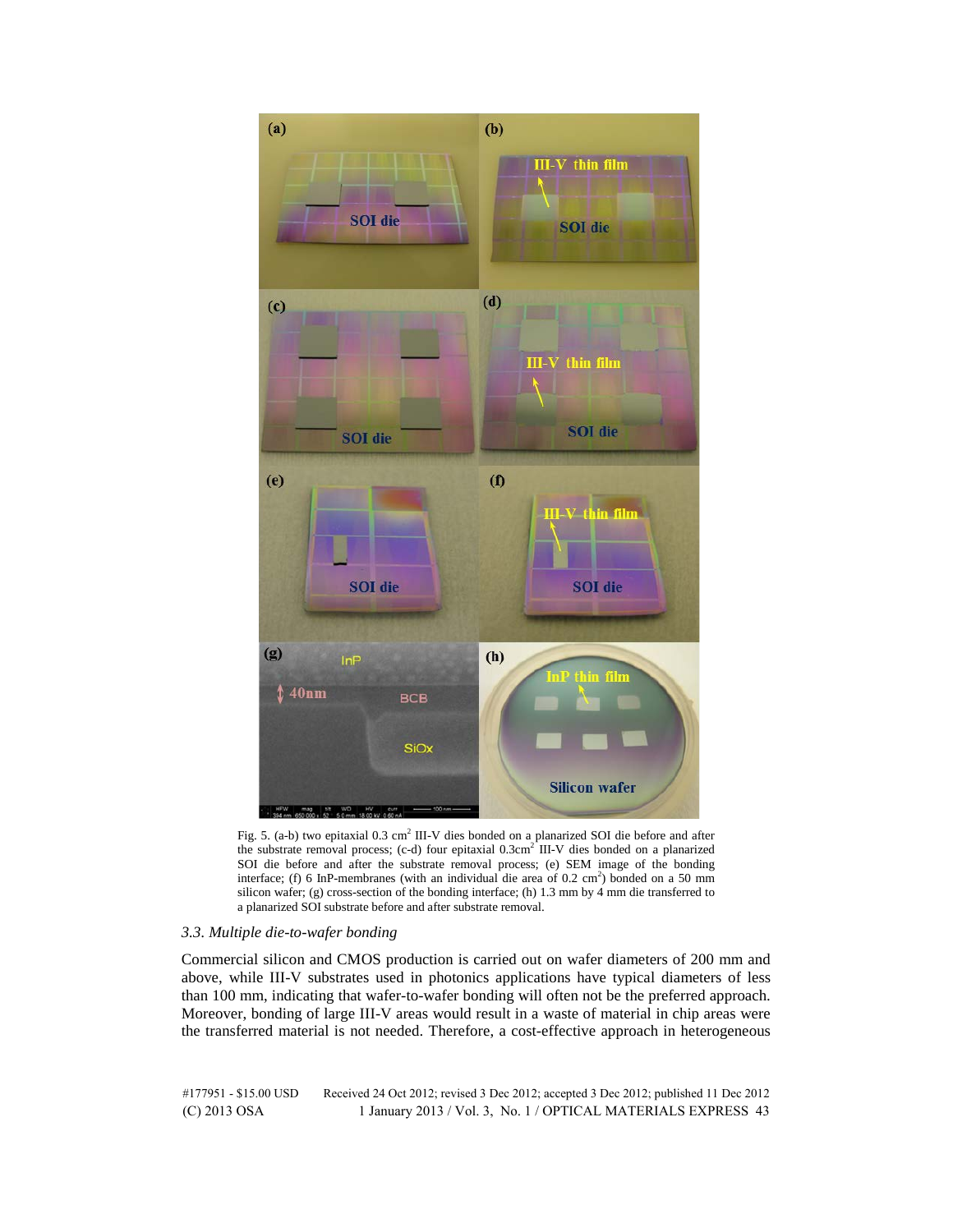integration requires III-V material to be bonded in small areas of the SOI photonic wafer. We focus on a multiple die-to-wafer bonding process where III-V dies would be bonded to a SOI die or a full SOI wafer. Since the presented method uses contacting of the dies at room temperature, individual dies can easily be pick-and-placed onto a silicon target wafer. They can be aligned with an accuracy of 500μm without any extra tools or can be placed more accurately using a flip-chip machine.

In order to demonstrate multiple die-to-wafer bonding,  $0.3 \text{ cm}^2$  III-V dies were transferred to a quasi-planarized SOI die (fabricated by CEA-LETI), using the ultra-thin bonding recipe. The results are shown in Figs. 5(a)-5(d). Results show a two-die and four-die bonding with a bonding layer thickness less than 50 nm. The III-V dies in this case were still relatively large  $(0.5 \text{ cm}^2)$ . In order to demonstrate the true potential of die-to-wafer bonding, dies of 1.3 mm by 4 mm were transferred (which is a typical III-V die space one would need to make a 32 channel laser array), using the ultra-thin bonding recipe. This is shown in Figs. 5(e)-5(f). A cross-section of the bonding interface illustrating the ultra-thin bonding layer thickness is shown in Fig. 5(g). Figure 5(h) shows six III-V dies bonded to a 50 mm silicon wafer with 1.5μm-thick layer of  $SiO<sub>x</sub>$  on top. The InP films were afterwards etched away using a wet etching solution to measure the thickness and uniformity of the DVS-BCB bonding layer. A DVS-BCB: mesitylene dilution of 1:8  $(v/v)$  was used in the experiment, spin coated at 2500 rpm, resulting in an average bonding layer thickness of 50 nm, varying by  $\pm$ 5 nm over all six dies. This shows the good uniformity over the whole bonding area and a high reproducibility of the nominal bonding layer thickness from die to die.



Fig. 6. Four-die bonding on planarized SOI with different substrate thickness, using a graphite foil to compensate for die-thickness variations: (a) schematic; (b) before substrate removal; (c) after substrate removal.

While in the previous experiments nominally identical III-V dies were used, in particular situations there is a need for bonding different types of III-V dies on a single SOI die or wafer (e.g. a die containing laser epitaxy and a die containing photodetector epitaxy). This typically results in dies of different height and size to be bonded, which is difficult to achieve using the classical bonding recipe. Here we show that by applying the new bonding recipe, in combination with a graphite foil between the dies and the bonding head, four-die bonding using two different epitaxial layer stacks (with about 50 μm difference in substrate thickness)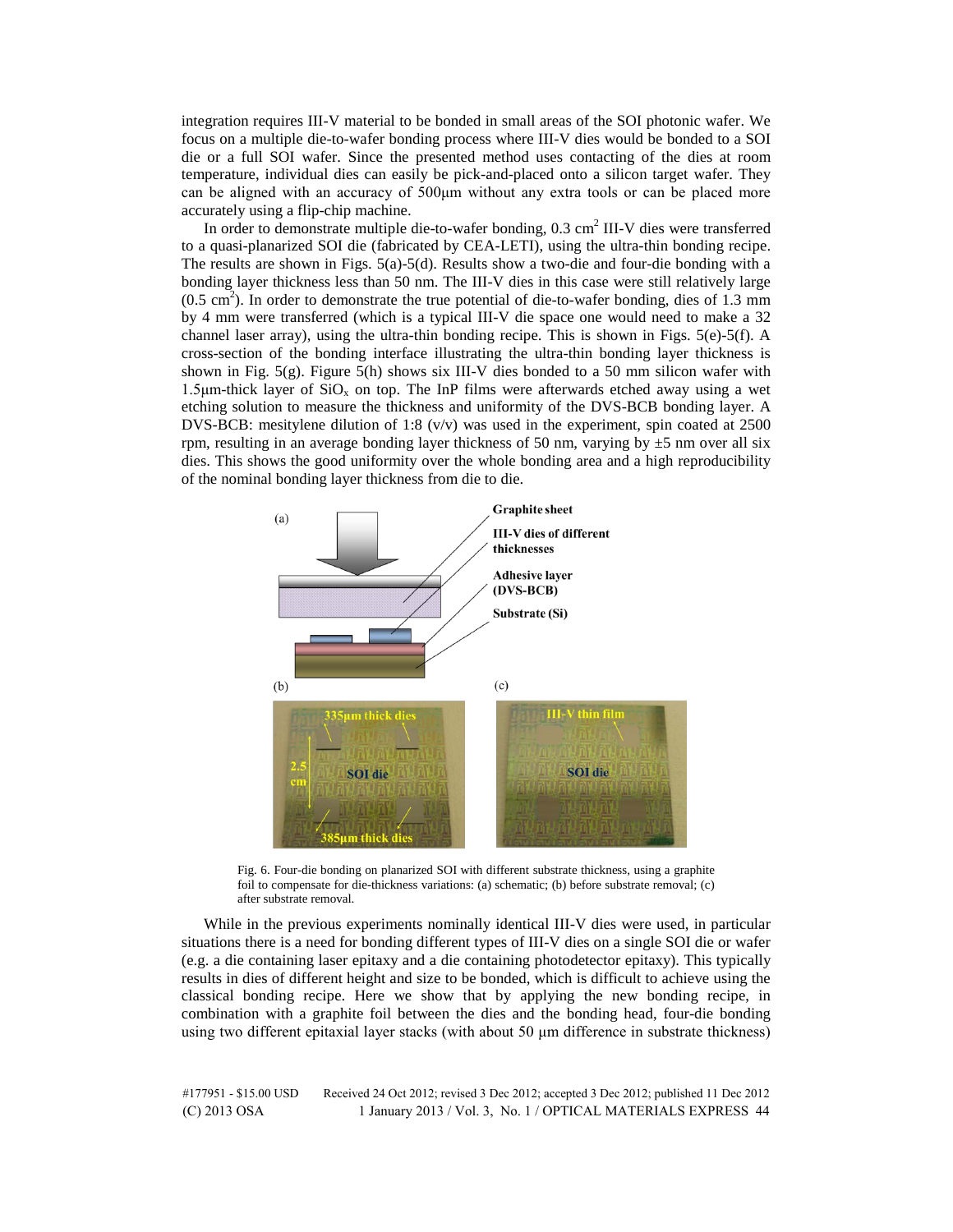can be achieved. The graphite foil is used to compensate for these thickness variations in order to distribute the pressure evenly over all dies during the bonding, as is illustrated in Fig. 6. Recently, heterogeneously integrated III-V/silicon lasers and photodetectors, using this 'cold bonding' method have been demonstrated [7,19–21]. The results illustrate the robustness and solid bonding strength during the III-V opto-electronic component fabrication and we believe it can provide a promising alternative to a direct bonding technique for the fabrication of integrated photonic components.

# *3.4. Characterization of the bonded film*

Beside the characterization of the bonding quality, the quality of the transferred epitaxial film also needs to be assessed. This is performed in this work by evaluating the photoluminescence and X-ray diffraction rocking curves of the epitaxial film before and after the bonding. For this study, a quasi-planarized SOI die with 400 nm silicon height was used and a III–V epitaxial wafer consisting of an InGaAsP-based MQW laser structure was grown on a semiinsulating InP substrate by metallorganic vapor phase epitaxy (MOVPE).



Fig. 7. (a) X-ray diffraction rocking curves (both curves are offset for clarity) and (b) photoluminescence spectra of the InP/InGaAsP epitaxial layer stack on its original growth substrate (red) and after transfer to an SOI waveguide circuit (blue) using the cold bonding method.